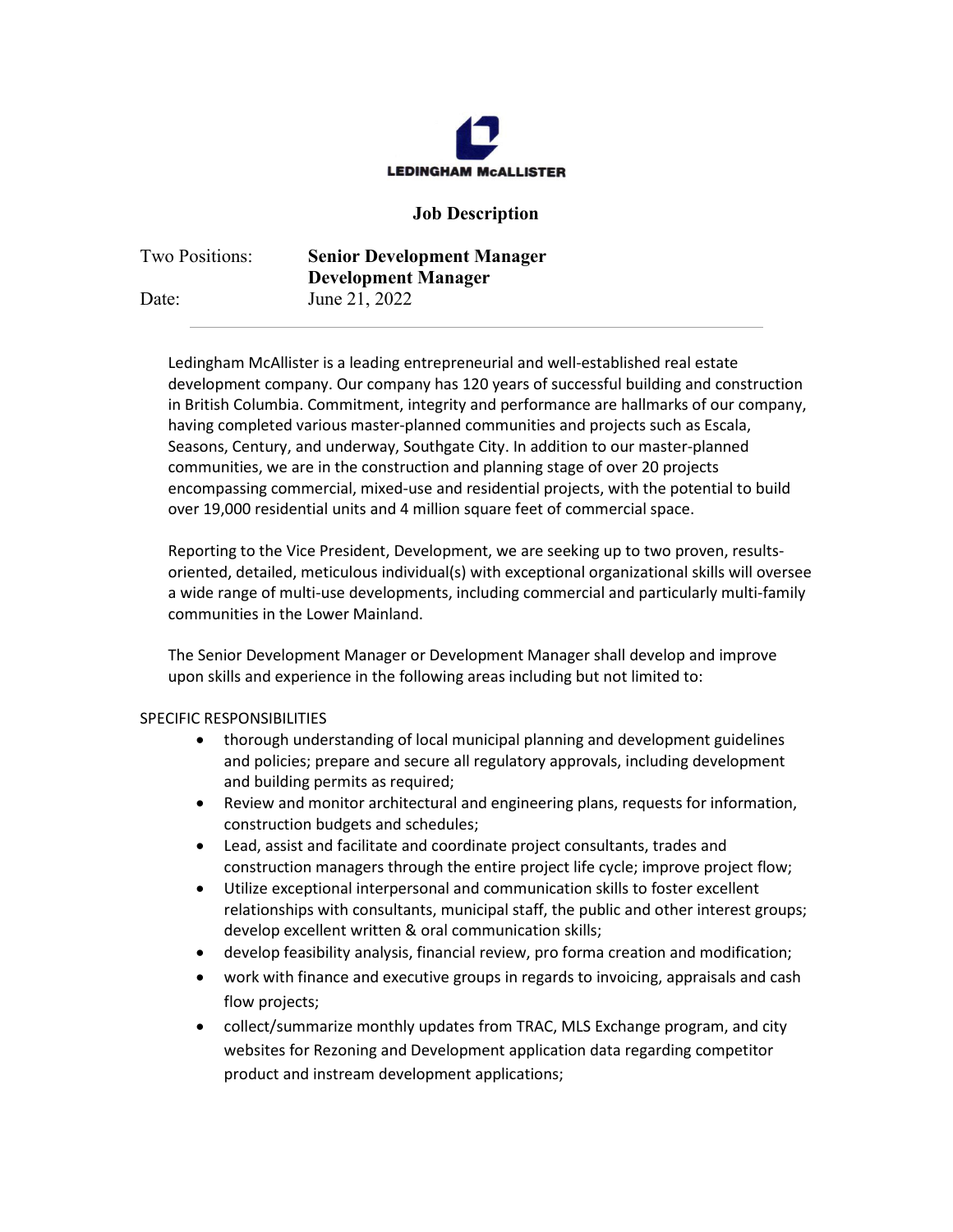- work with Sales Administration to prepare and review disclosure statements and addendums, purchase and sale agreements, and other legal documentation critical to the sales program;
- facilitate and coordinate project consultants, trades and construction managers; liaise with city staff and other key stakeholders throughout the project schedule; attend site and office meetings, prepare minutes; improve project flow;
- review and monitor architectural and engineering plans, requests for information, construction budgets and scheduling; troubleshooting during the construction process; acquire necessary details and information from consultants;
- liaise internally with sales, marketing, and finance, as well as regular communication with our construction management firms;
- prepare and securing all regulatory approvals, including rezoning development and building approval as required;
- prepare Consultant budgets and retaining letters for approval;
- manage and organize project documentation;

## SKILLS

- ability to lead and collaborate in a team environment to implement development and construction schedule and plans in accordance to project requirements;
- working knowledge & understanding of local municipal planning and development guidelines & policies;
- planning, organization, implementation skills;
- develop excellent written and oral communication skills;
- diplomacy;
- strong analytical skills;
- data skills (excel, word, project manager, etc.);
- strategic business sense;
- design abilities, strong interest and comprehension of urban design;
- industry interest and comprehension

## **QUALITIES**

- University or college degree in Architecture/Engineering/Business/Urban Land Economics preferred;
- quick learner and intuitive;
- motivate with a desire to improve self and those around you;
- detail-oriented;
- personable, presentable;
- ability to influence others;
- rational thinker.